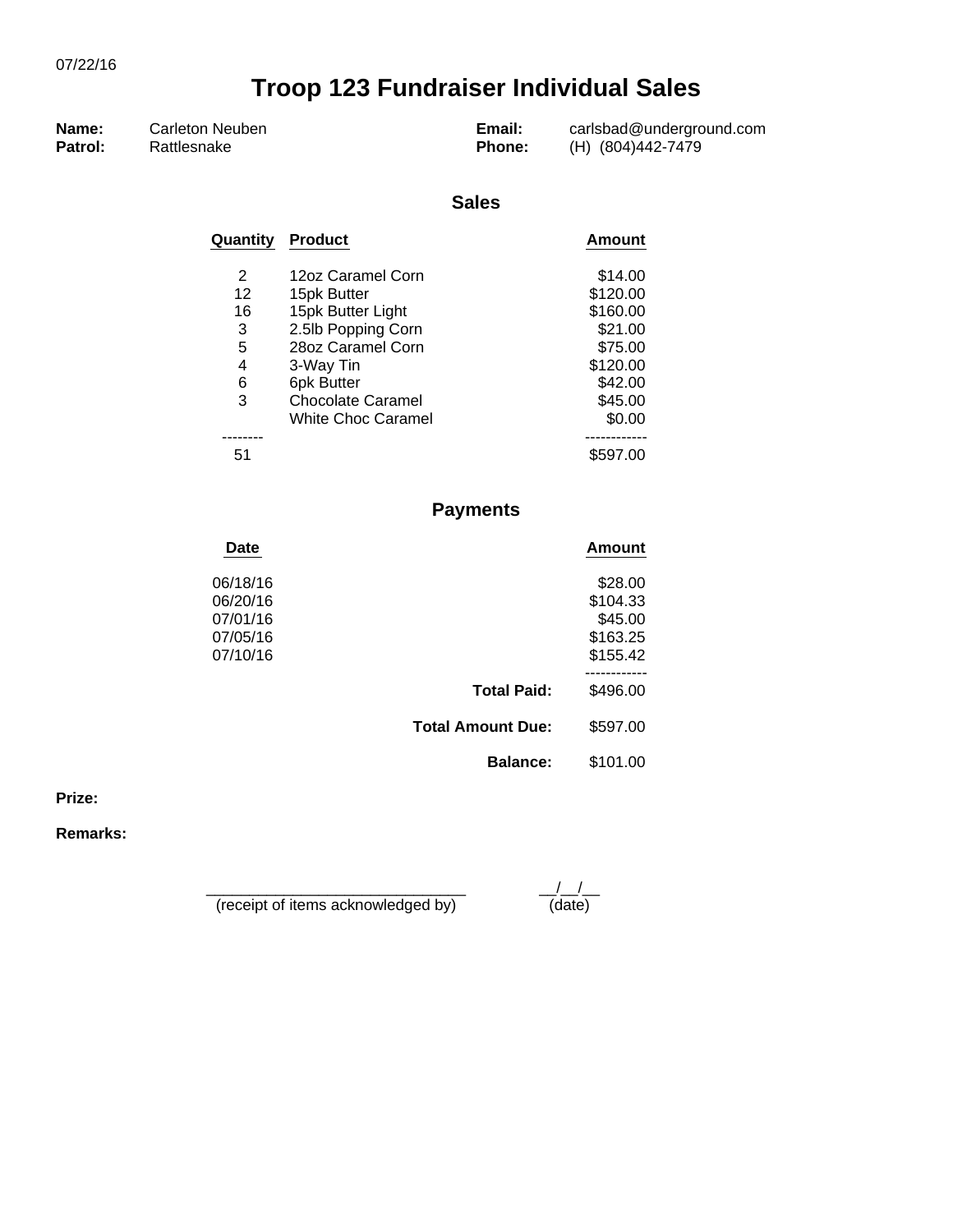| Name:   | Frederic L Tucker | Email:        | babe@compunet.net |
|---------|-------------------|---------------|-------------------|
| Patrol: | Rattlesnake       | <b>Phone:</b> | (H) (804)442-5890 |

#### **Sales**

| Quantity | <b>Product</b>           | Amount   |
|----------|--------------------------|----------|
| 4        | 12oz Caramel Corn        | \$28.00  |
|          | 15pk Butter              | \$70.00  |
| 12       | 15pk Butter Light        | \$120.00 |
| 5        | 2.5lb Popping Corn       | \$35.00  |
|          | 28oz Caramel Corn        | \$0.00   |
| 8        | 3-Way Tin                | \$240.00 |
| 5        | 6pk Butter               | \$35.00  |
| 5        | <b>Chocolate Caramel</b> | \$75.00  |
|          | White Choc Caramel       | \$0.00   |
|          |                          |          |
| 46       |                          | \$603.00 |

### **Payments**

| Date                 |                          | Amount              |
|----------------------|--------------------------|---------------------|
| 09/15/16<br>10/01/16 |                          | \$340.00<br>\$85.00 |
|                      | <b>Total Paid:</b>       | \$425.00            |
|                      | <b>Total Amount Due:</b> | \$603.00            |
|                      | <b>Balance:</b>          | \$178.00            |
|                      |                          |                     |

**Prize:**

**Remarks:**

\_\_\_\_\_\_\_\_\_\_\_\_\_\_\_\_\_\_\_\_\_\_\_\_\_\_\_\_\_\_ \_\_/\_\_/\_\_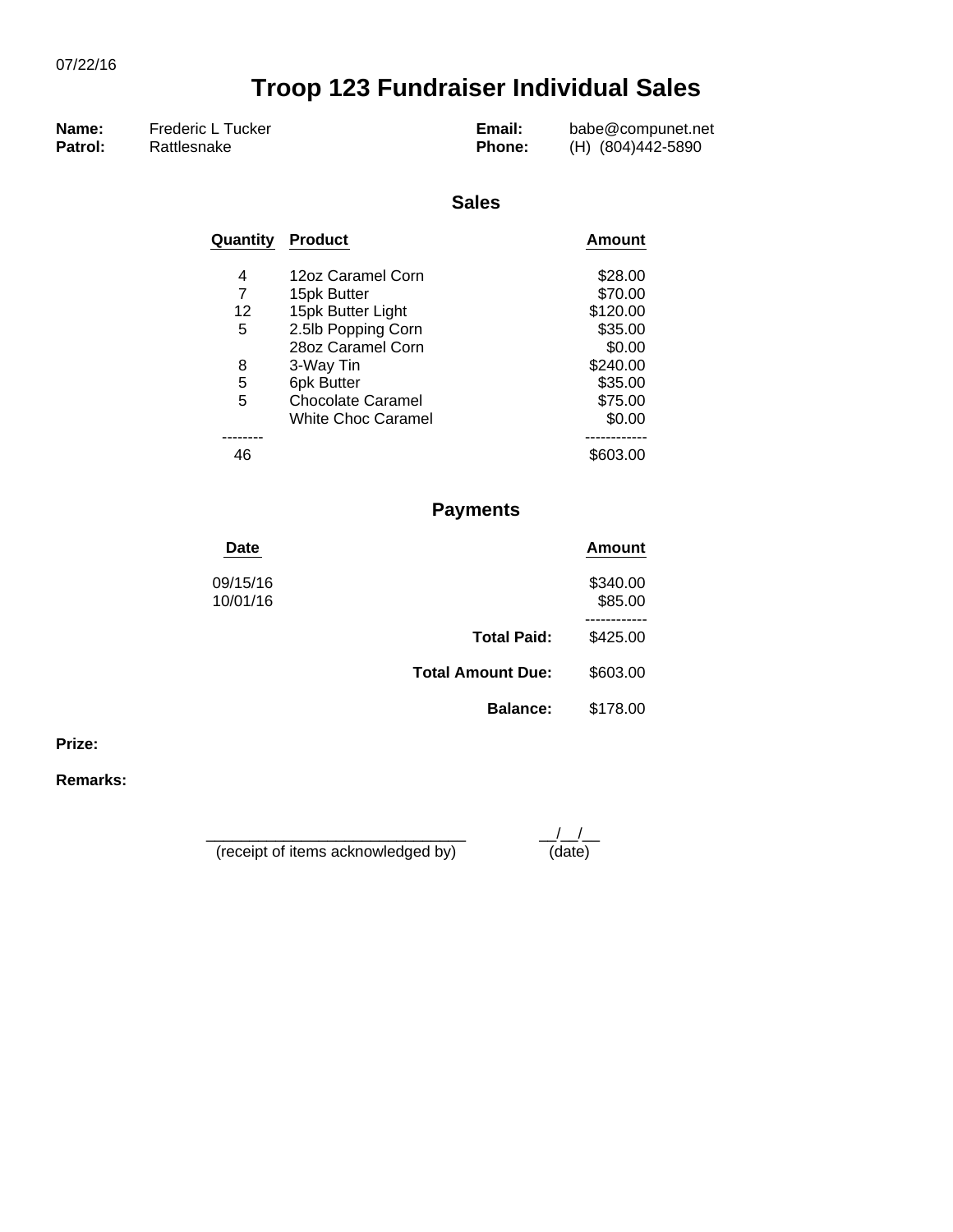| Name:   | James Osborne | Email:        | JJCab44@delta.com |
|---------|---------------|---------------|-------------------|
| Patrol: | ∟eadership    | <b>Phone:</b> | (H) (804)442-7805 |

#### **Sales**

| Quantity | <b>Product</b>            | Amount   |
|----------|---------------------------|----------|
| 7        | 12oz Caramel Corn         | \$49.00  |
| 12       | 15pk Butter               | \$120.00 |
|          | 15pk Butter Light         | \$0.00   |
|          | 2.5lb Popping Corn        | \$0.00   |
| 3        | 28oz Caramel Corn         | \$45.00  |
|          | 3-Way Tin                 | \$0.00   |
| 9        | 6pk Butter                | \$63.00  |
| 5        | <b>Chocolate Caramel</b>  | \$75.00  |
|          | <b>White Choc Caramel</b> | \$0.00   |
|          |                           |          |
| 36       |                           | \$352.00 |

## **Payments**

| Date                 |                          | <b>Amount</b>        |
|----------------------|--------------------------|----------------------|
| 07/07/16<br>10/01/16 |                          | \$214.00<br>\$125.00 |
|                      | <b>Total Paid:</b>       | \$339.00             |
|                      | <b>Total Amount Due:</b> | \$352.00             |
|                      | <b>Balance:</b>          | \$13.00              |

**Prize:**

**Remarks:**

\_\_\_\_\_\_\_\_\_\_\_\_\_\_\_\_\_\_\_\_\_\_\_\_\_\_\_\_\_\_ \_\_/\_\_/\_\_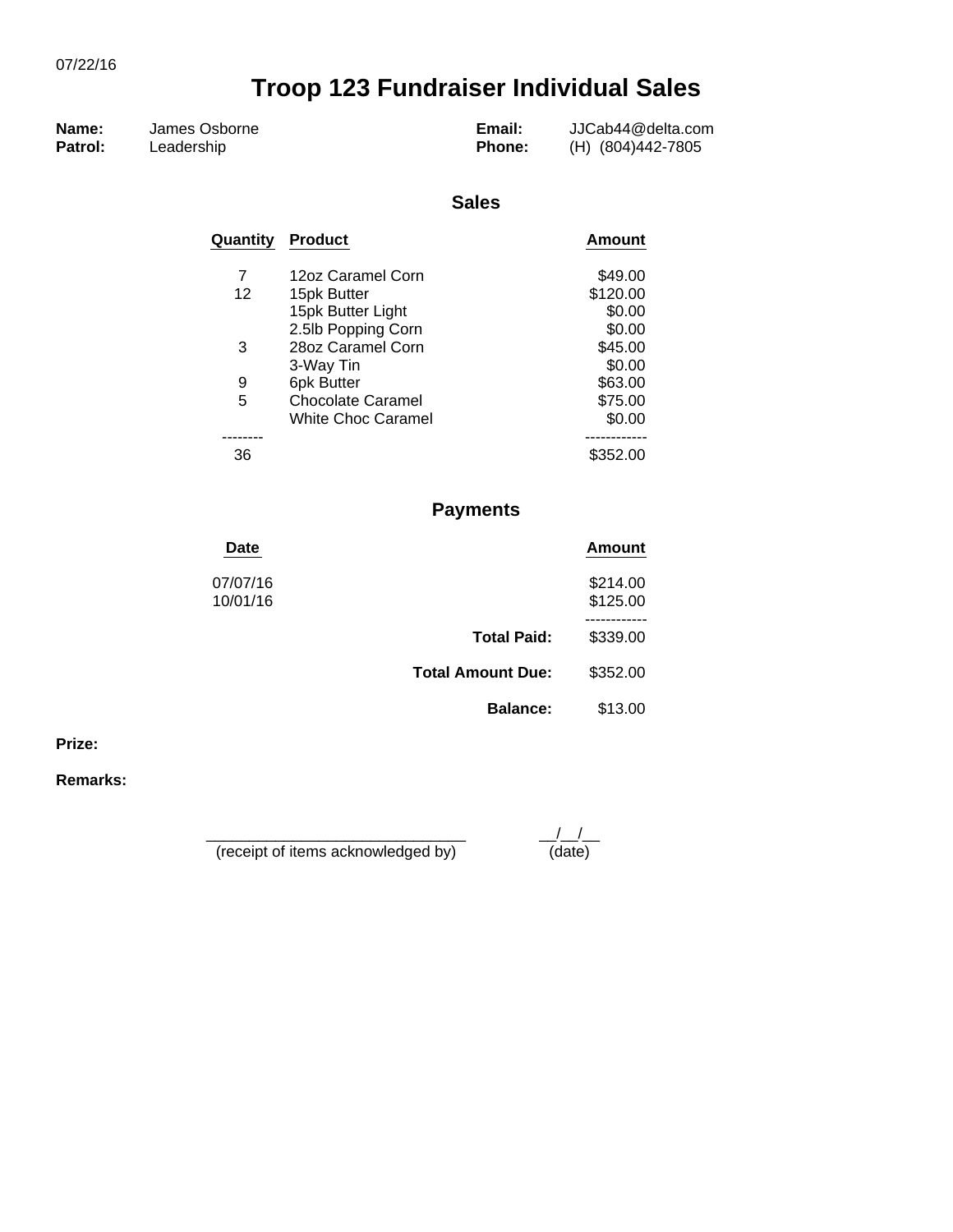| Name:<br>James Savage<br>Patrol:<br>Rattlesnake | Email:<br><b>Phone:</b> | pronto@qwikfast.net<br>(C) (804)557-1113 |
|-------------------------------------------------|-------------------------|------------------------------------------|
|-------------------------------------------------|-------------------------|------------------------------------------|

#### **Sales**

| Quantity | <b>Product</b>                          | Amount           |
|----------|-----------------------------------------|------------------|
|          | 12oz Caramel Corn                       | \$0.00           |
|          | 15pk Butter                             | \$0.00<br>\$0.00 |
|          | 15pk Butter Light<br>2.5lb Popping Corn | \$0.00           |
|          | 28oz Caramel Corn                       | \$0.00           |
|          | 3-Way Tin                               | \$0.00           |
|          | 6pk Butter                              | \$0.00           |
|          | <b>Chocolate Caramel</b>                | \$0.00           |
|          | <b>White Choc Caramel</b>               | \$0.00           |
|          |                                         |                  |
|          |                                         |                  |

## **Payments**

| Date                     | Amount |
|--------------------------|--------|
| <b>Total Paid:</b>       | \$0.00 |
| <b>Total Amount Due:</b> | \$0.00 |
| <b>Balance:</b>          | \$0.00 |

**Prize:**

**Remarks:**

\_\_\_\_\_\_\_\_\_\_\_\_\_\_\_\_\_\_\_\_\_\_\_\_\_\_\_\_\_\_ \_\_/\_\_/\_\_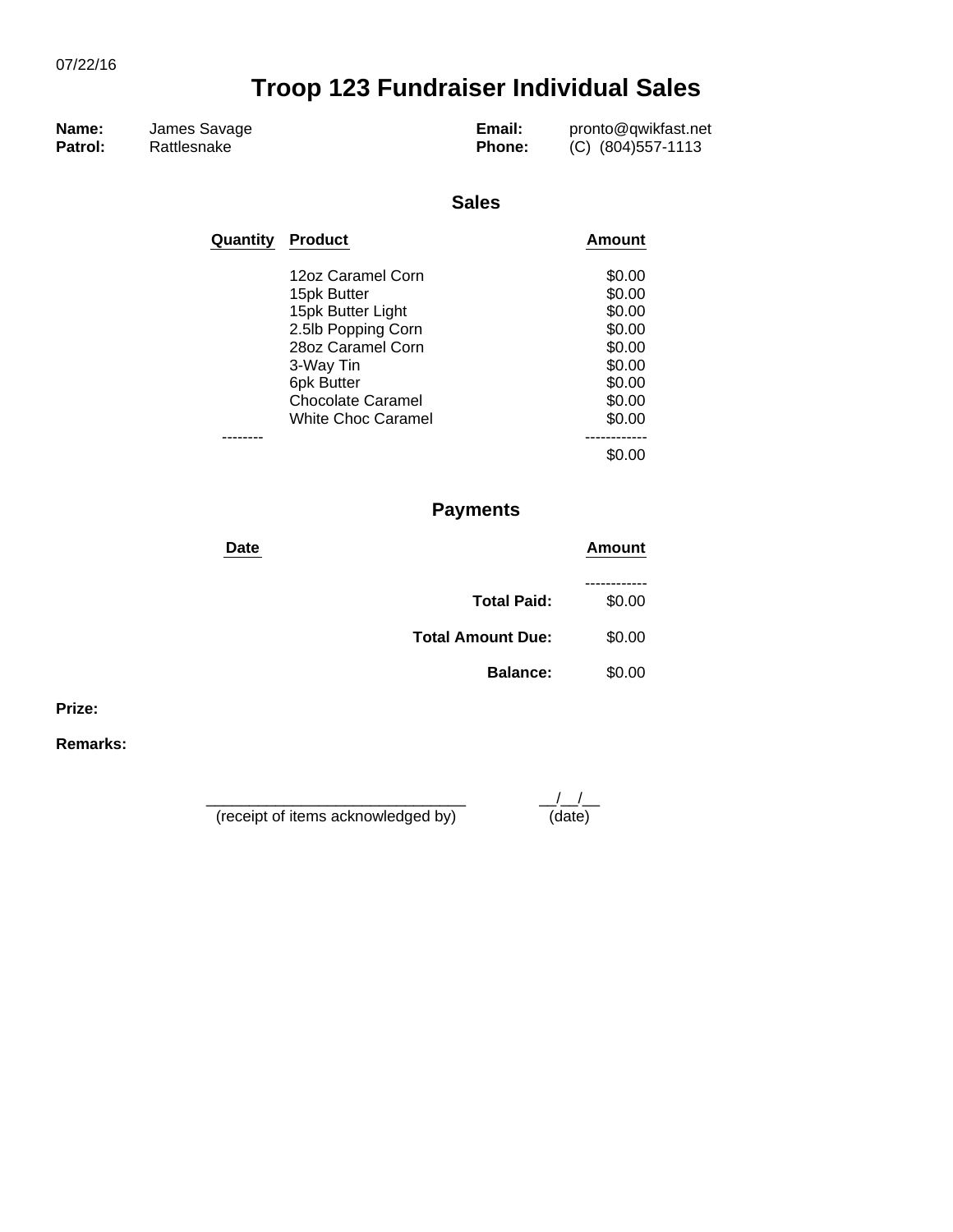| Name:   | Joseph Scouter | Email:        | gijoe4354354@loa.com |
|---------|----------------|---------------|----------------------|
| Patrol: | Leadership     | <b>Phone:</b> | (C) (804)544-8233    |

#### **Sales**

| Quantity | <b>Product</b>            | <b>Amount</b> |
|----------|---------------------------|---------------|
| 8        | 12oz Caramel Corn         | \$56.00       |
| 2        | 15pk Butter               | \$20.00       |
| 4        | 15pk Butter Light         | \$40.00       |
| 5        | 2.5lb Popping Corn        | \$35.00       |
| 2        | 28oz Caramel Corn         | \$30.00       |
| 6        | 3-Way Tin                 | \$180.00      |
| 3        | 6pk Butter                | \$21.00       |
| 10       | <b>Chocolate Caramel</b>  | \$150.00      |
| 5        | <b>White Choc Caramel</b> | \$75.00       |
|          |                           |               |
| 45       |                           |               |

### **Payments**

| <b>Date</b>                      |                          | Amount                          |
|----------------------------------|--------------------------|---------------------------------|
| 07/13/16<br>08/02/16<br>09/22/16 |                          | \$116.00<br>\$87.00<br>\$325.00 |
|                                  | <b>Total Paid:</b>       | \$528.00                        |
|                                  | <b>Total Amount Due:</b> | \$607.00                        |
|                                  | <b>Balance:</b>          | \$79.00                         |
|                                  |                          |                                 |

**Prize:**

**Remarks:**

\_\_\_\_\_\_\_\_\_\_\_\_\_\_\_\_\_\_\_\_\_\_\_\_\_\_\_\_\_\_ \_\_/\_\_/\_\_